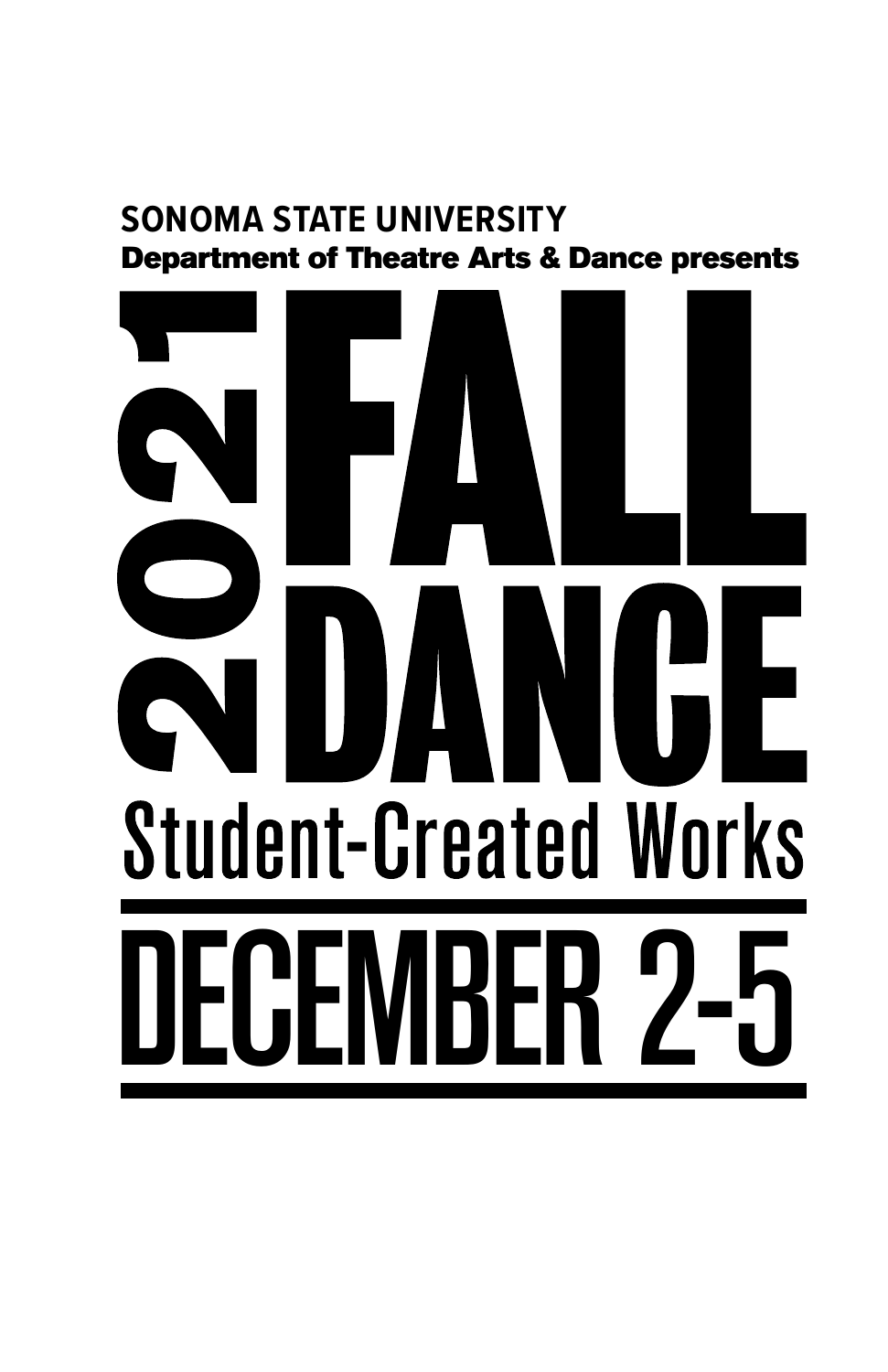# *Artistic & Production*

| Marissa Salinas (Marketing)                                                               |
|-------------------------------------------------------------------------------------------|
| <b>STUDENT ASSISTANT DIRECTOR IN-TRAINING Jennifer Martuscelli</b>                        |
| <b>STUDENT CREATIVE MENTOR Jasmine Kaiulani</b>                                           |
| <b>EMCEES</b> Sierra Parkhurst. Marissa Salinas                                           |
| <b>STUDENT MENTORS</b> Terra Bransfield. Eros Mene                                        |
| <b>STUDENT DIRECTORS/CHOREOGRAPHERS</b> Terra Bransfield, Jay Haralson,                   |
| Alessandra Jennings, Jasmine Kaiulani, Jennifer Martuscelli, Eros Mene, Sierra Parkhurst, |
| Marissa Salinas                                                                           |
| <b>DIGITAL DESIGN Eliza Hemenway</b>                                                      |
| <b>STUDENT STAGE MANAGER Elliot Carmona-Rodriguez</b>                                     |
| <b>PRODUCTION COORDINATOR Francelle Mariano</b>                                           |
| <b>TECHNICAL DIRECTOR Theo Bridant</b>                                                    |
| <b>TECHNICAL COURSE FACULTY MENTOR Anthony Bish</b>                                       |
| <b>STUDENT TECHNICAL DESIGN AND SUPPORT Tiffani Lopez</b>                                 |
| <b>COSTUME COORDINATOR Teresa Kopaz</b>                                                   |
| <b>COMPOSER COURSE FACULTY MENTOR Thom Limbert</b>                                        |
| <b>STUDENT COMPOSERS</b> Noble Amani, Stephan Fratallone, Jon Iten                        |
| CPA MARKETING AND PUBLIC RELATIONS COORDINATOR Jana Duncan                                |

**STUDENT ASSISTANT DIRECTORS** Jay Haralson (Communication), Sierra Parkhurst (Logistics),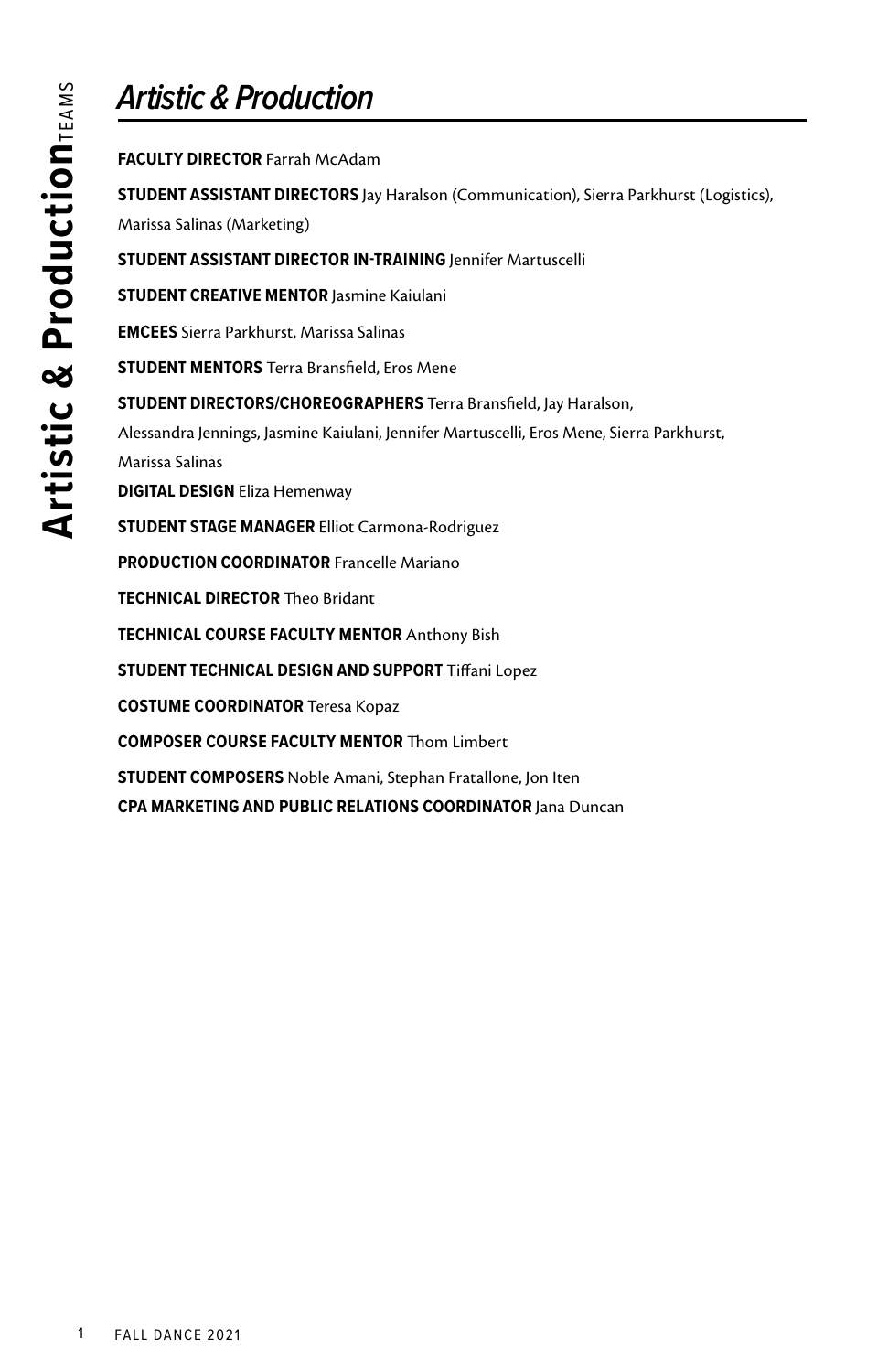# *Director's Notes*

Welcome to our second virtual Fall Dance Concert, 2021 edition.

Whether you are a frst time watcher of our Fall Dance series or an avid returner, I think it is beautiful to know the context behind why artists make some of the decisions that they do. Here are some of the creative circumstances the students faced this semester:

- While students were able to rehearse in-person, and eventually flm in-person as well (COVID-19 protocols strongly in place), this revived many important practices that can only be experienced when in relationship with other human bodies, and it takes time to readjust.
- Students were required to use license-free music. Tis resulted in fve *original sound scores*, three from current students in our Music department! Shoutout to Thom Limbert and Jesse Olsen Bay for starting this process for students to collaborate across disciplines.
- Students are given an incredible amount of agency in realizing their visions for Fall Dance. While we know them as our Choreographers, they all carried multiple roles in bringing their pieces to life. This has become an important discussion in the dance world, and for the arts at large, as we continue to assess the full values that art and artists can contribute, and the many inequities that creatives still experience. These are student Choreographers, Directors, Filmographers, Producers, Editors and Designers that we are celebrating! What an opportunity, and also a huge challenge, for young creatives to navigate. Please notice and value them in ALL the hats they have worn.
- AND, please recognize the fact that students are wearing even more hats in a "one foot in, one foot out" pandemic, which continues to impact their [insert word of choice here. It all applies.].

Troughout these 8 premieres, a theme that weaves every flm together is *connection*. It is so clear to me that these students are researching, through movement, the importance of releasing, rekindling, fghting for, reaching for, internalizing, sharing, embracing, processing, connections.

A huge thank you to all faculty, staf, and community members that helped make these visions happen! A shared production like this literally cannot happen without each and every collaborator. The cast and I are so appreciative of everyone involved.

It has been an honor to guide these students for another year, to witness them developing their creative voices and advocating for their art despite so many odds. I am excited for you to fnally engage with their stories, the same ones I have witnessed over the past three months.

Thank you so much for joining us.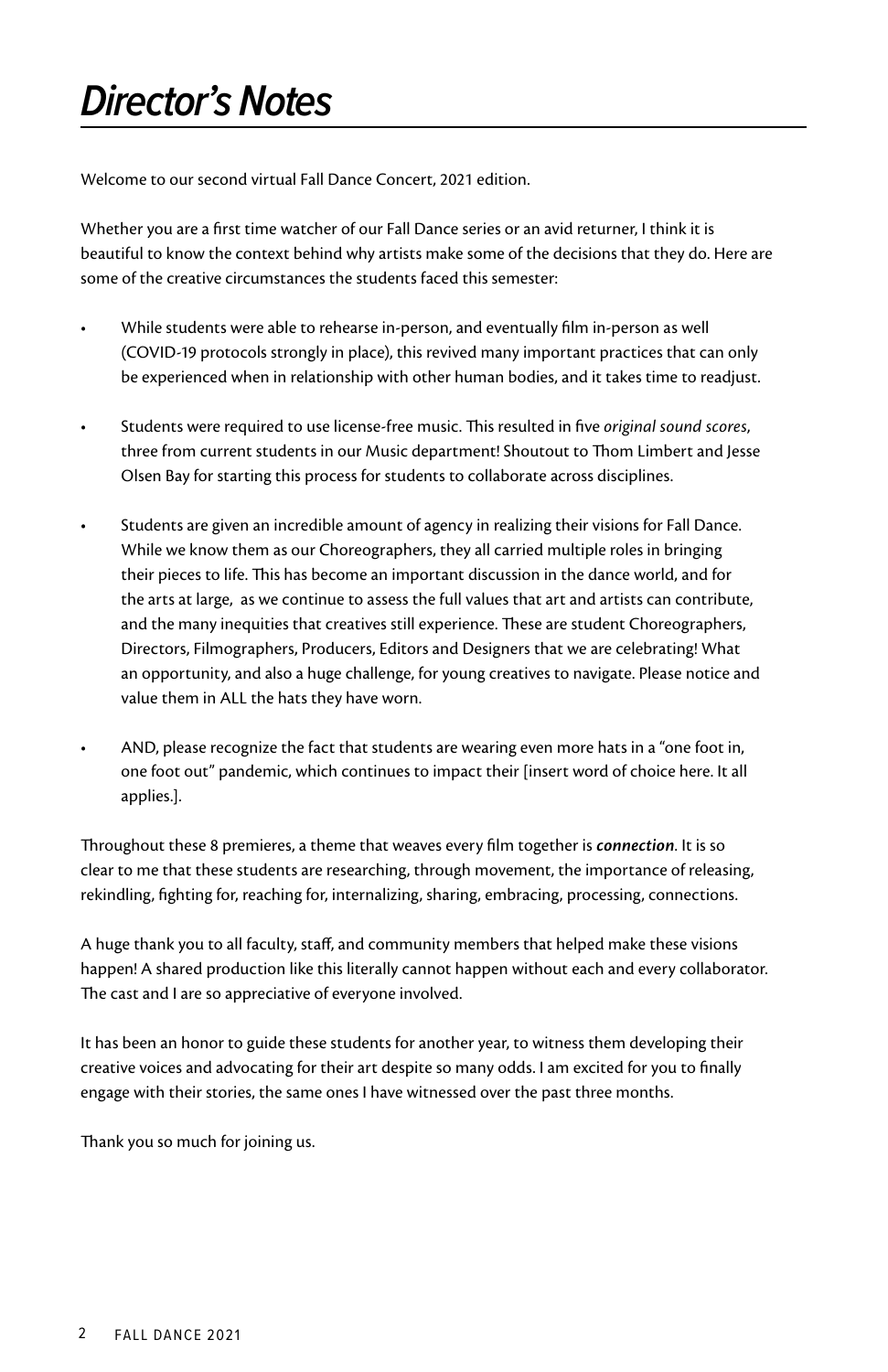## *"Deliverance"*

*"Deliverance; the action of being let go or set free" - Unknown* 

**DIRECTED BY** Marissa Salinas

**CHOREOGRAPHY** Marissa Salinas in collaboration with the dancers

**CAST** Jordan Burton, Jada Dosty, Abigail Eissmann, Angela Fortier, Madyline Jaramillo, Jasmine Kaiulani, Kayle Lemons, Aleen Phelps, Marissa Salinas

**MUSIC** Cold Prod(Zay Zay) mixed by Stephan Fratallone

**COSTUME DESIGN** Marissa Salinas

**SOUND DESIGN** Stephan Fratallone

**VIDEOGRAPHY** Marissa Salinas, Shalamar Johnson

**VISUAL EDITING** Marissa Salinas

*Filmed on Okwanchu, Northern Wintu and Nom Ti Pom Winu lands* 

## *"Distanced"*

*"Te world has seen a lot of change in this past year and a half. I want this piece to refect that in the context of dance." - Jennifer Martuscelli* 

**CHOREOGRAPHY** Jennifer Martuscelli in collaboration with the dancers **CAST** Alessandra Jennings, Terra Bransfeld, Cora Fernandez-Hamilton, Zara Labbe **SOUND DESIGN** Original music by Thomas Hurrell **COSTUME DESIGN** Jennifer Martuscelli **VIDEOGRAPHY** Jennifer Martuscelli, Thomas Hurrell **VISUAL DESIGN AND EDITING** Jennifer Martuscelli *Filmed on Southern Pomo/Me-Wuk (Coast Miwok) lands*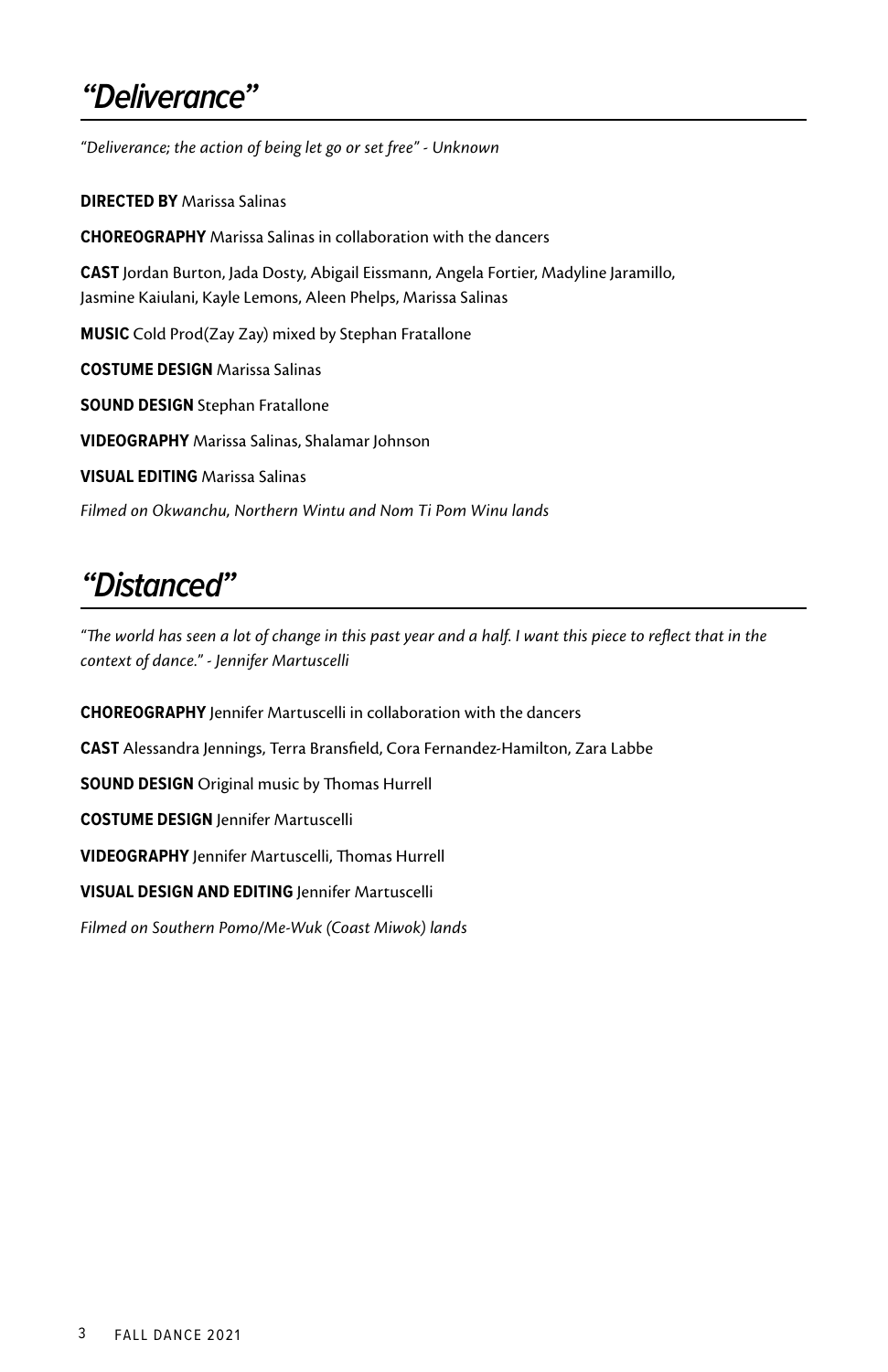# *"This is (Still) Not Political"*

*"I want to continue to invoke the questions I have been pondering unto others, if they are still willing to join me. So now I ask–"How do I shine light to an issue without it appearing to be a beg for a personal spotlight?" I want to continue, not to create discomfort or to cause folks unease, but to continue to invite them to refect upon their own lives and how they afect those around them." - Terra Bransfeld* 

#### **DIRECTED BY** Terra Bransfeld

**CHOREOGRAPHY, CAST, AND COSTUME DESIGN** Marigold Birch, Terra Bransfeld, Katryna Johnson, Jordan Murayama

**SOUND DESIGN** Original music by Jon Iten

**VIDEOGRAPHY AND VISUAL EDITING** Anthony Bish, Terra Bransfeld, Katryna Johnson, Jordan Murayama *Filmed on Southern Pomo/Me-Wuk (Coast Miwok) lands* 

## *"LINK"*

*"Never underestimate the empowering efect of human connection." - Drishti Bablani* 

**DIRECTED BY** Jasmine Kaiulani **CHOREOGRAPHY** Jasmine Kaulani in collaboration with the dancers **CAST** Abigail Eissmann, Jasmine Kaiulani, Sierra Parkhurst, Marissa Salinas **MUSIC** "Interconnection" - Makeda Marie (prod. beatocracy), written by Jasmine Kaiulani & Makeda Marie "PATTERNS" - TILLSTONEALT **COSTUME DESIGN** Jasmine Kaiulani & Teresa Kopaz **VIDEOGRAPHY** Jasmine Kaiulani, Farrah McAdam, Taya Morehead **VISUAL EDITING** Jasmine Kaiulani *Filmed on Ramaytush Ohlone and Me-Wuk (Coast Miwok)/Southern Pomo lands* 

## *"BOUND"*

**CHOREOGRAPHY** Sierra Parkhurst and dancers **CAST** Jordan Burton, Madyline Jaramillo, Jasmine Kaiulani, Lilia Rechin, Marissa Salinas **SOUND DESIGN** Original music by Harrison Hilla **DESIGN, VIDEOGRAPHY, AND EDITING** Sierra Parkhurst **LIGHTING OPERATION** Tifani Lopez *Filmed on Southern Pomo/Me-Wuk (Coast Miwok) lands*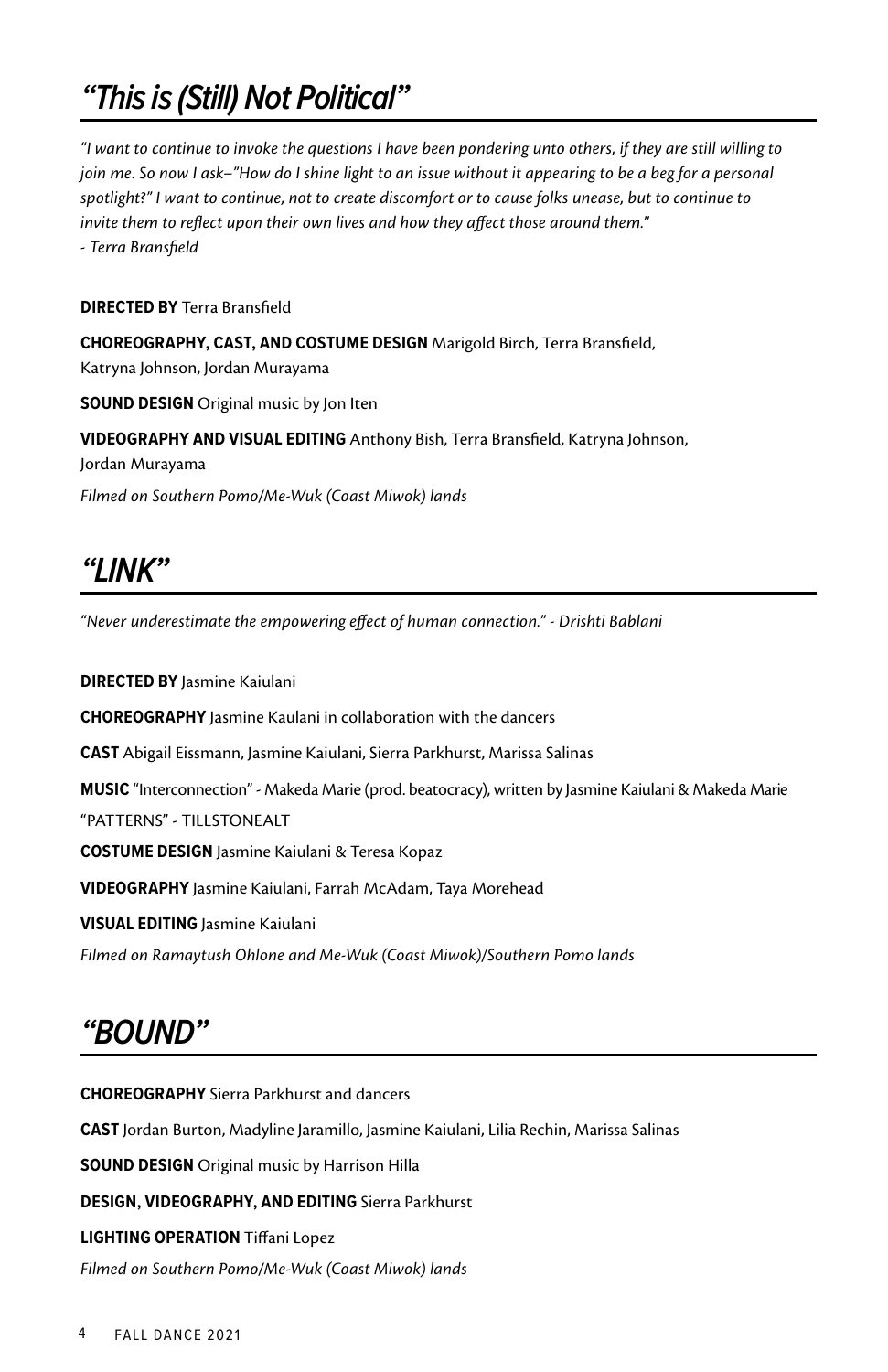# *"Encompassing Light"*

*"Te battles we face, the hardships we endure, and the challenges we are put through are all part of the journey that leads us to strength, happiness, resilience, love... and the light at the end of the*  tunnel. Therefore, I would like to dedicate this piece to all of the people in my life who have helped me *to fnd the light and see it every day." - Alessandra Jennings* 

**CHOREOGRAPHY** Alessandra Jennings in collaboration with the dancers **CAST** Alessandra Jennings, Amber Kaljumägi, Jay Haralson, Jennifer Martuscelli, Lilia Rechin **SOUND DESIGN** Original Music by Taylor Jennings **COSTUME DESIGN** Alessandra Jennings **VIDEOGRAPHY** Maya Pratt Bauman, Caitlynn Flagg, Alessandra Jenninngs **VIDEO EDITING** Maya Pratt Bauman *Filmed on Southern Pomo/Me-Wuk (Coast Miwok) land/lands* 

# *"ADULTLESCENCE"*

**DIRECTED BY** Eros Mene

**CHOREOGRAPHY** Eros Mene in collaboration with the dancers

**CAST** Deja Crockett, Cora Fernandez-Hamilton, Angela Fortier, Jay Haralson, Megan James, Madyline Jaramillo, Kayle Lemons, Aleen Phelps

**COSTUME DESIGN** Eros Mene in collaboration with the dancers

**MUSIC** Of the Sun by Cospe, Old Photos by Cospe

**VIDEOGRAPHY** Eros Mene, Elle Lefebvre

**VISUAL DESIGN** Eros Mene

*Filmed on Coast Miwok, Muwekma, Ohlone, and Ramaytush lands*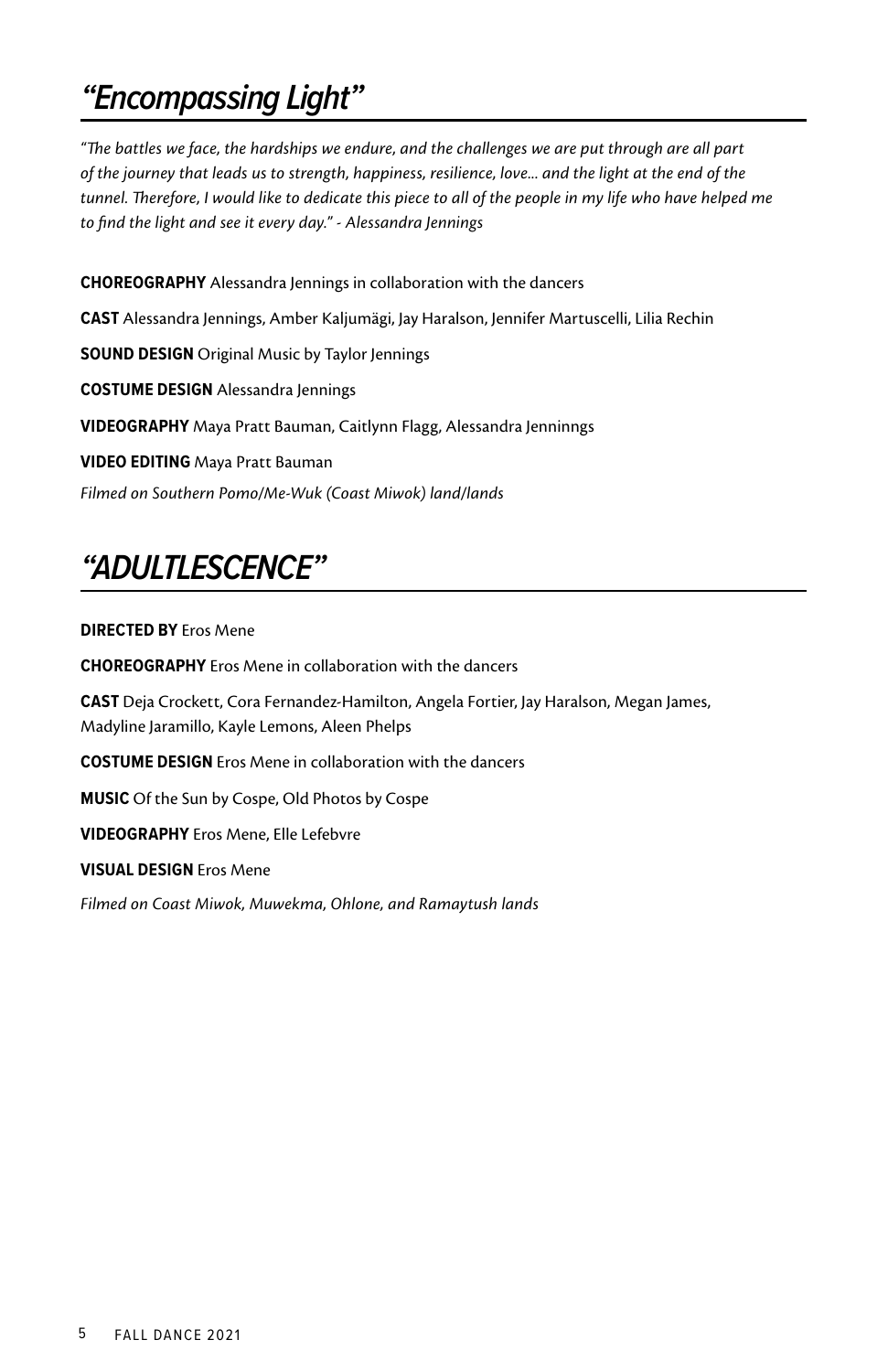## *"Escape: Body"*

*"While watching, please remain patient and gentle with yourself. With love, Jay" - Jay Haralson* 

*Content Warning: Tis piece contains themes of body dysmorphia and eating disorders, which may be sensitive to some viewers* 

**CHOREOGRAPHED AND DIRECTED BY** Jay Haralson in collaboration with Jacob Rosales and dancers

**CAST** Terra Bransfeld, Jada Dosty, Angela Fortier, Maddie Green, Alessandra Jennings, Zara Labbe, Lilia Rechin

**COSTUME DESIGN** Jay Haralson

**SOUND DESIGN** Original music by Noble Amani

**VIDEOGRAPHY AND VIDEO EDITING** Jacob Rosales

*Filmed on Southern Pomo/Me-Wuk (Coast Miwok) land/lands*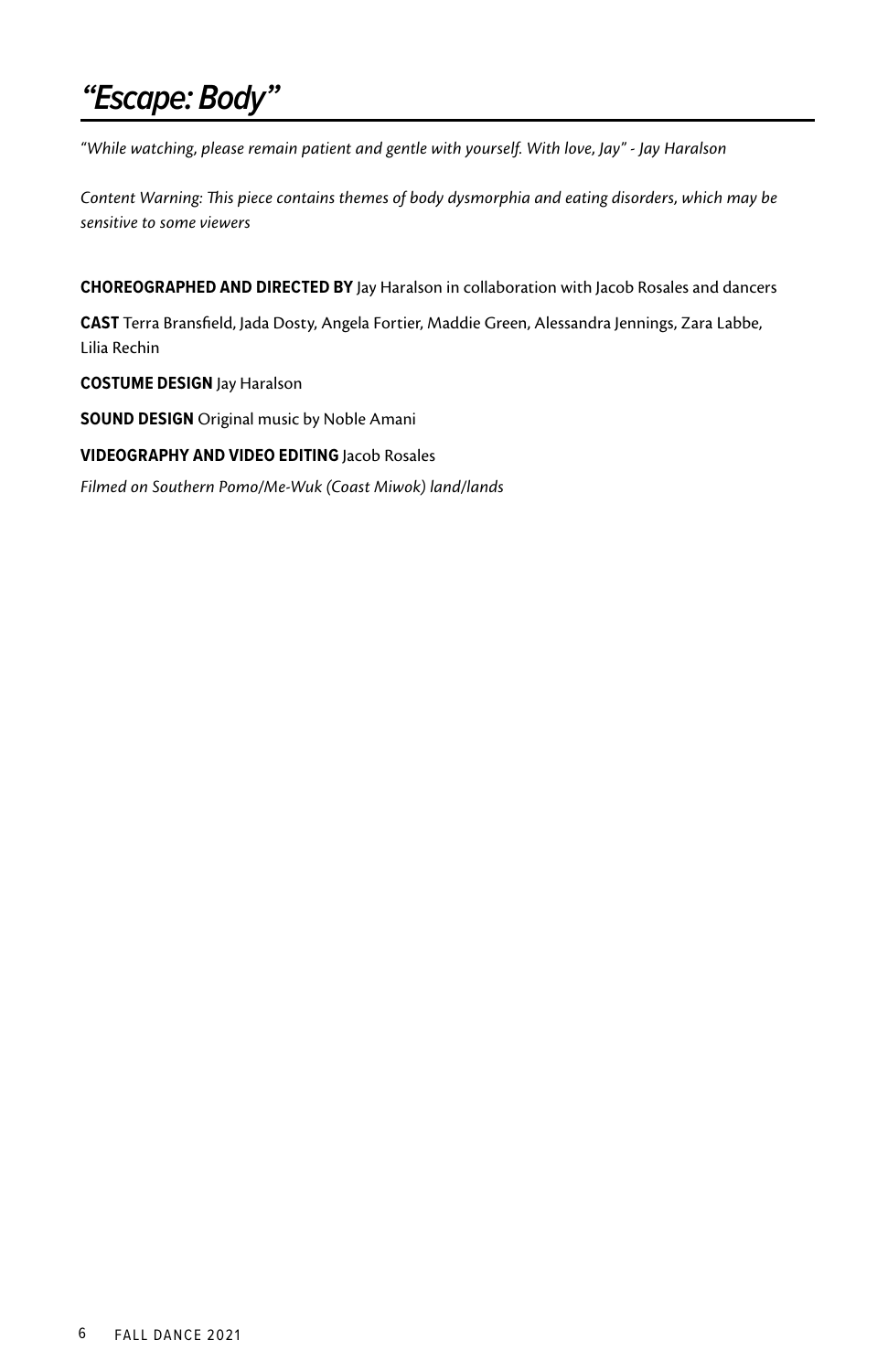# *Cast Bios*



#### **Noble Amani**

My name is Noble Amani. I have been composing music since the age of nine. I generally compose hip-hop style pieces, but have been expanding my abilities here at Sonoma State over the last four years. The dance genre of music is a new genre for me, and I am grateful to have composed something for Jasmyn Haralson's dance piece.



#### **Alessandra Balestrieri-Jennings**

Alessandra Balestrieri-Jennings is a third year dance major and early childhood studies minor. She started dancing at age 2, and her passion for dance grows more and more every day. She has the honor of being a choreographer and performer in this year's Fall Dance. Alessandra aspires to become a dance teacher and elementary school teacher after completing her studies here at SSU.

#### **Marigold Birch**

Marigold is a dance educator, dancer, and artist. As a child she painted and danced in the Tanner Company. After years of professional performance and coaching artists through their processes, she moved to California and began coaching and teaching dance, music, theater/improv, spiritual development, and P.E. in schools, churches, studios, and homes, and attends SSU to get credentialed.



#### **Terra Bransfeld**

This is Terra's 4th year at Sonoma, 3rd year choreographing for Fall dance, and second year continuing this piece. Zi has always been quite energetic with a love for dance from a very young age and is excited to share zer work that mixes zer passion for social activism and dance!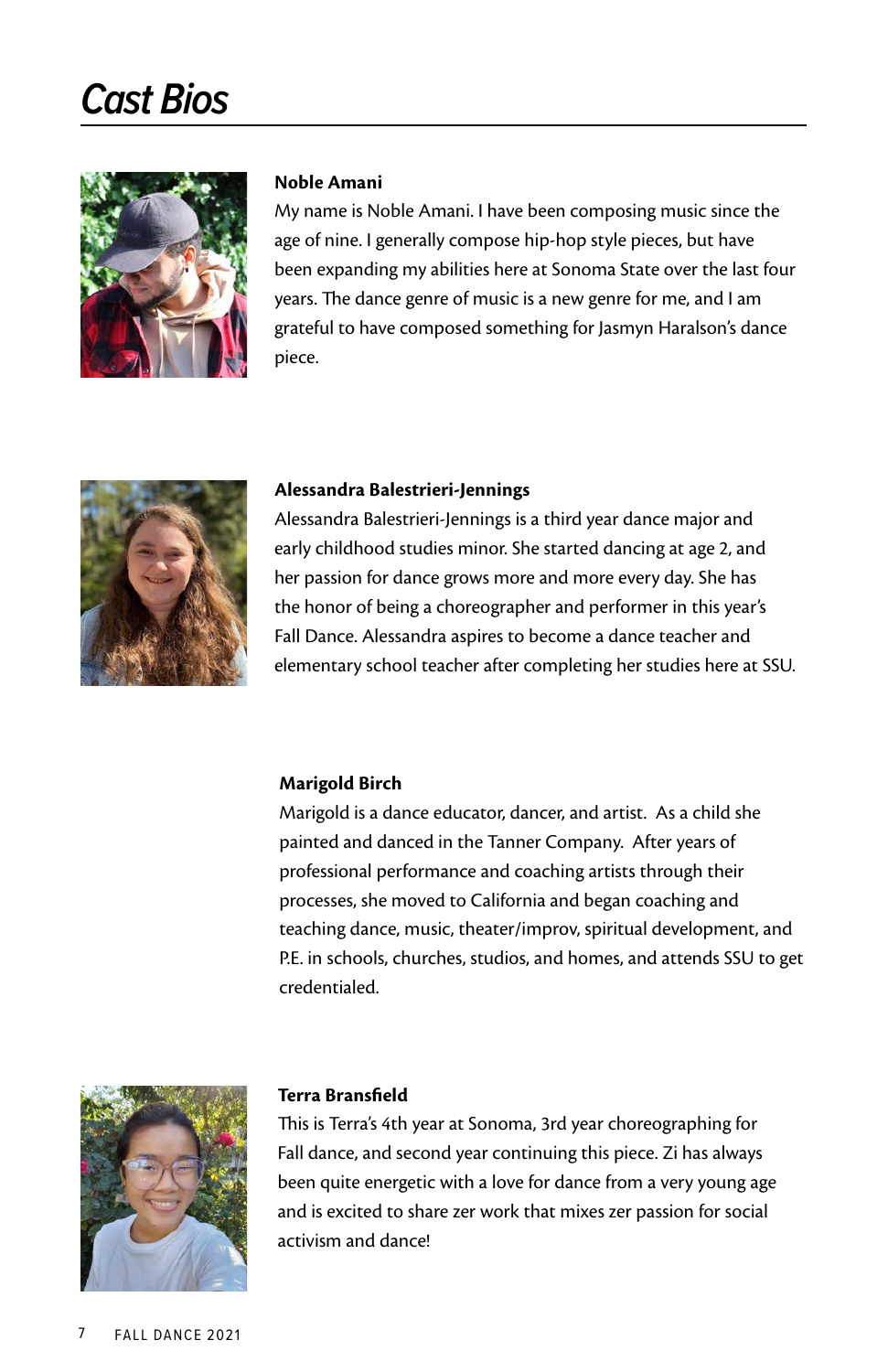

#### **Jordan Burton**

Jordan Burton has been dancing since the age of three and she is trained in a wide variety of dance styles. She danced in her hometown dance studio, Kyne Dance Academy of Laguna Beach, for 10 years and in 2017, she graduated from Laguna Beach High School. In 2016, she was certified by the American Ballet Theatre after a year of intensive training with ABT instructor Amy Macon. Upon her graduation, Jordan was named Performing Arts Student of the Year for Laguna Beach High School. She continued her dance training at Irvine Valley College, where she was a part of the travel dance ensemble for 3 years. She is thrilled to be back in dance and a part of the Sonoma State dance department.



#### **Deja Crockett**

My name is Deja Crockett and I am a frst year at Sonoma state university. I started dancing when I was 10 years old and started competing when I was 14. My favorite styles of dance are contemporary and tap. My goal for the future is to become a genetic counselor and dance on the side.



#### **Jada Dosty**

#### Hi i'm jada !

i'm majoring in early childhood education and minoring in dance. I have been in the dance program for 3 years and this is my third time doing fall dance. I am so excited for you all to see the show.



#### **Abigail Eissman**

Abigail Eissmann is currently a sophomore here at Sonoma State University as a Theatre Arts Dance Major. She's been dancing since the age of four and grew up around many diferent styles of dance from classical ballet to modern to hip hop! Abigail was also a part of her high school competition dance team for three years and loves to learn and work with new choreographers and techniques. This is her frst experience with the dance department's fall dance show but she hopes to be in many more in the upcoming years!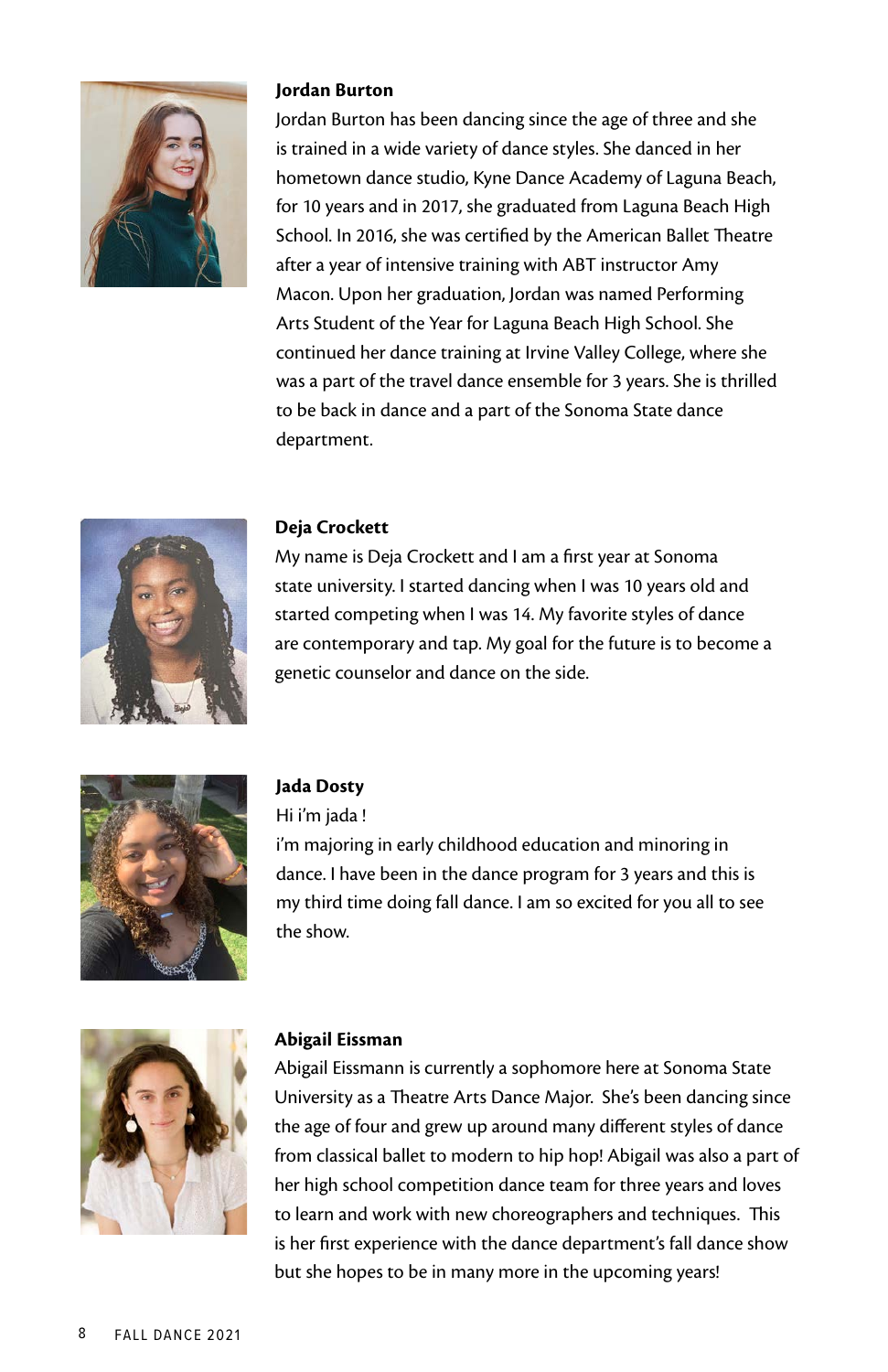

#### **Cora Fernandez-Hamilton**

I'm a frst generation student in my second year of school . Im doing a double major in philosophy and performing arts. x



#### **Angela Fortier**

Angela Fortier, from Crescent City ,CA, is a third year English Major at Sonoma State University. She has practiced dance for 7 years, with backgrounds in Contemporary, Hip-hop, Modern, Cumbia and Choreography. Angela has studied dance at SSU under the instruction of Christine Cali, Kristen Daley, and Farrah McAdam. She has greatly enjoyed being apart of this years Fall Dance and can not wait to see the fnished product!



#### **Jay Haralson**

Jay Haralson is a Theater Arts major with a concentration in dance. She is from Ukiah, a small town in Northern California, where she has lived most of her life. There, she trained with Carol Martinez at Carol's dance studio in ballet and jazz. Jay continued on to Mendocino College where she trained with Eryn Schon Brunner, Rachel Young and Kirsten Turner in modern, jazz, hip hop and ballet. In Fall of 2018 Jay transferred to SSU and will be graduating in Spring 2022. She is currently a part of Dynasty, a dance crew based in Santa Rosa.



#### **Jon Iten**

First generation musician. Moved to California in 2015 from Maryland when I was 26. Went to College of Marin before transferring to SSU. Studying music composition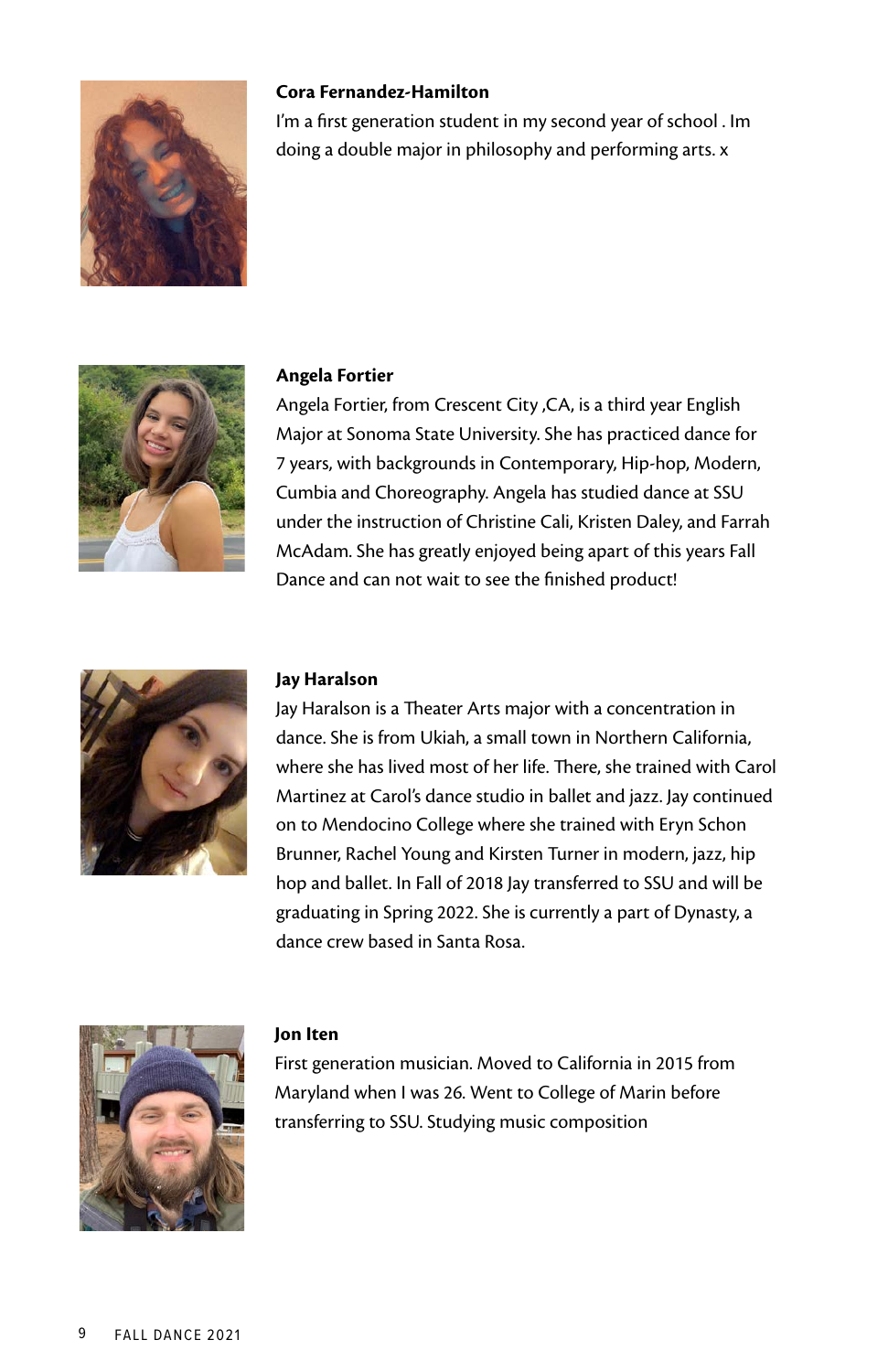



#### **Megan James**

Megan James is thrilled to participate in her frst Fall Showcase after transferring to Sonoma State University in the fall of 2021. Born and raised in Sonoma County, she has spent many years training in hip hop, jazz, and musical theater. In her spare time Megan shares her love of dance through coaching the dance team at Sonoma Valley High School, and teaching dance for Sonoma Children's Creative and Performing Arts.

#### **Madyline Jaramillo**

From Northern California, Madyline Jaramillo grew up in beautiful Grass Valley, California. Madyline attended Nevada Union High School where she trained all four years in the school's Theatrical Dance Program, gaining extensive training in modern, ballet, contemporary, jazz, and fusion. There Madyline has received the opportunity to travel for master classes in New York and the 2020 National High School Dance Festival in Pittsburg, teach and choreograph for community children's classes as well as choreograph for her fellow advanced dancers in the program's annual Student Choreography Showcase. Madyline is currently a dance minor here at Sonoma State University in hopes of continuing her dance training and artistry.



#### **Katryna Johnson**

Hello! I am a 5th year geography, environment, and planning major with a concentration in society, environment, and development. I did six years of colorguard before coming to SSU and enrolling in some of their dance classes. My piece is about struggling to un-whitewash myself while the Catholic Church is not generally accepting of my queerness.



#### **Jasmine Kaiulani**

Jasmine Kaiulani is a senior Dance major, making "LINK" her third choreographed work in a Fall Dance production at SSU. She began dancing at the age of 4 with Tahitian/Hula and has since added Ballet, Tap, Afro-Brazilian Samba, Afro-Cuban and Contemporary to her resume, with a current focus in Hip Hop and Modern. Jasmine would like to send eternal love and gratitude to her mentors, Kristen Daley, Christine Cali and Farrah McAdam for always supporting her and never once doubting her in her journey these past four years!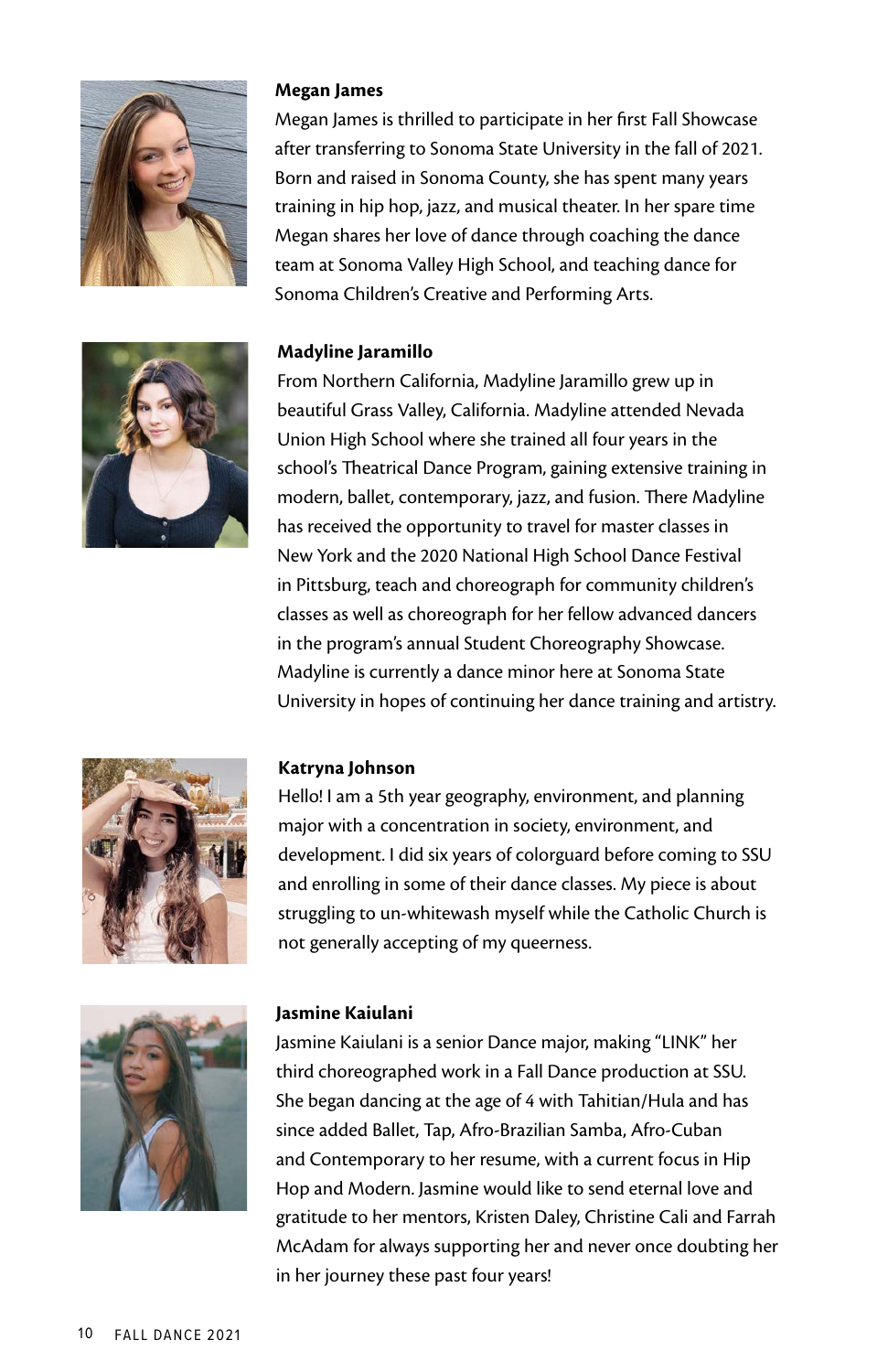

#### **Amber Kaljumagi**

This is my third year of attending Sonoma State University while I work on my bachelor of science. Though I focus my studies on biology, I have always carried a great love for the performing arts. I am delighted to take part in the Fall Dance program this year, as it gives me a chance to follow my passion while staying on track with my chosen career. Nothing in the world can beat the feeling of a crescendo!



#### **Zara Labbe**

I have been dancing since I was 6yrs old. I am from San Francisco. In high school I was trained in over 10 diferent styles of dance from around the world such as; West African, Bollywood, Afro Cuban, Tahitian, Hula, Bhangra , and etc.



#### **Kayle Lemons**

Originally from Elk Grove, California, Kayle Lemons has been dancing since she was three years old and has fallen in love with it ever since. Training at Encore Studio of Performing Arts in ballet, lyrical, jazz and hip hop, she later joined her high school dance team. Exploring many opportunities she had the honor of choreographing for major productions and eventually took a place on the leadership team as a student director for three of her four years in high school. She eventually branched out to theater arts and she always enjoyed helping with the younger students at her local studio each year. Although she will never stop dancing, Kayle is currently studying to earn a degree in Liberal Studies in hopes of becoming a future educator.



#### **Tiifani Lopez**

Tifani Lopez (she/her/ella), is a native Californian storyteller, dancer and producer, who works on tv and flms all over Northern California. Majoring in Technical Theatre, she is working towards contemporary storytelling techniques to share generational stories from her community.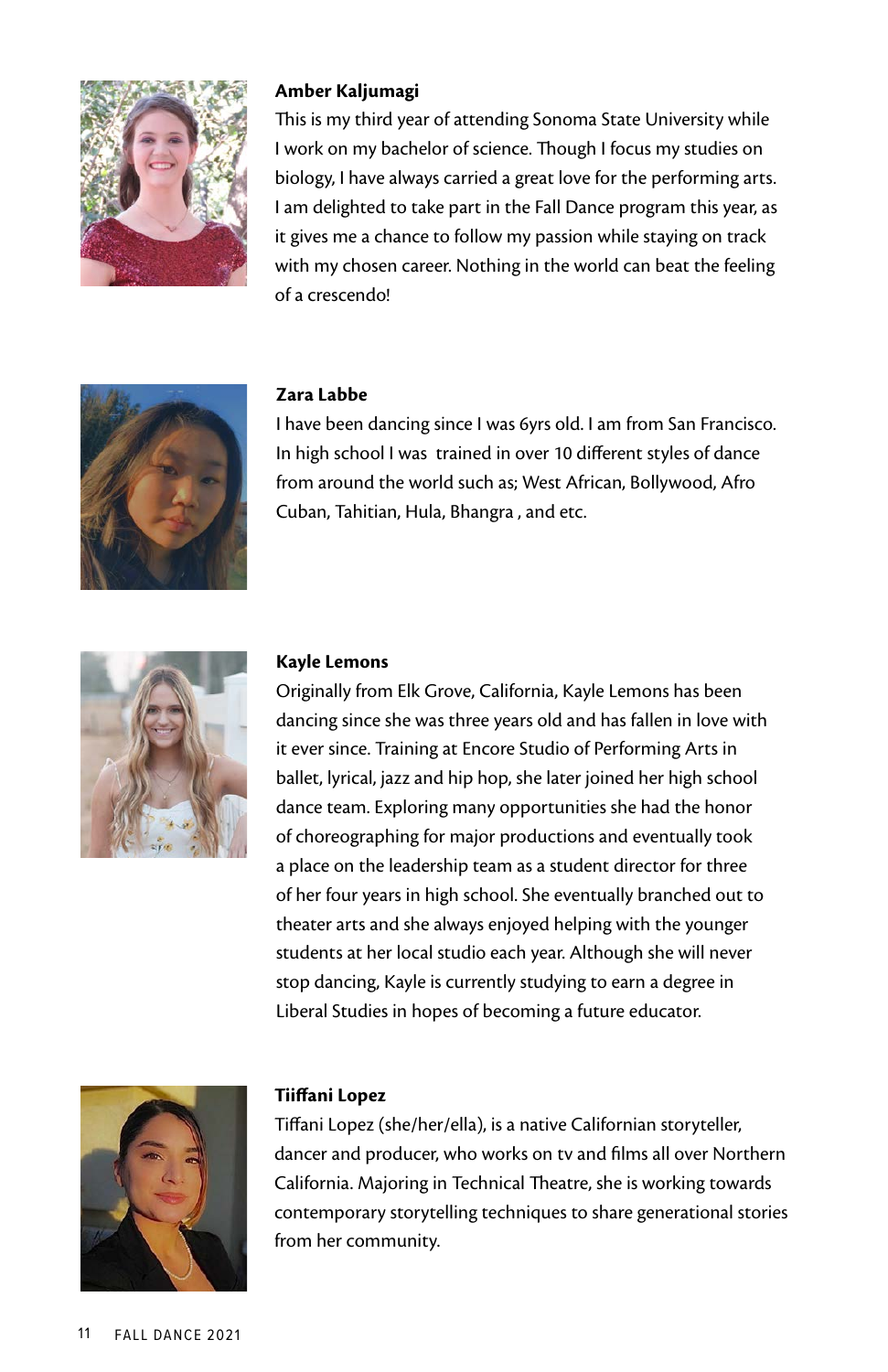

#### **Jennifer Martuscelli**

Jennifer Martuscelli is a 2nd year Dance Major. She is so excited to be dancing in a piece as well as choreographing one. It has been so much fun getting to dance in person once again with others. She enjoyed collaborating with her dancers to create a dance flm that she is really proud of. She can't wait to perform on stage hopefully in the near future.

#### **Eros Mene**

Eros Mene from Sacramento, CA is a 6th year Biology and Dance major at Sonoma State University. They have been a part of Auxiliary in Santa Rosa, Anarchy Crew in Sacramento, and Vice President of Blue Baronz Dance Club at Sonoma State. Eros has been dancing since the age of 7 with a background in Hula, Tahitian, Hip-Hop, Contemporary, and Modern under the instruction of Loea Naomi Kalama, Christine Cali, Kristen Daley, and Farrah McAdam.



#### **Jordan Murayama**

Jordan Murayama is a fourth year Hutchins Liberal Studies major and dance minor. She started taking dance classes when she was nine years old. She participates in many styles but especially enjoys contemporary, jazz, and hip-hop. In the future, she hopes to become a kindergarten or frst grade teacher, as well as teach dance to young children. She hopes you enjoy the show!



#### **Sierra Parkhurst**

Sierra Parkhurst is a ffth year student at Sonoma State, majoring in Dance and Geography, Environment, and Planning. Sierra has been dancing for 12 years and this is her ffth Fall Dance process at SSU. She has choreographed 4 fall dance pieces and recently presented her senior project dance show "Change, Shift, Flow", in which she created 4 original dance flms. Sierra is excited to be presenting her last work at Sonoma State, and is looking forward to graduating in December 2021.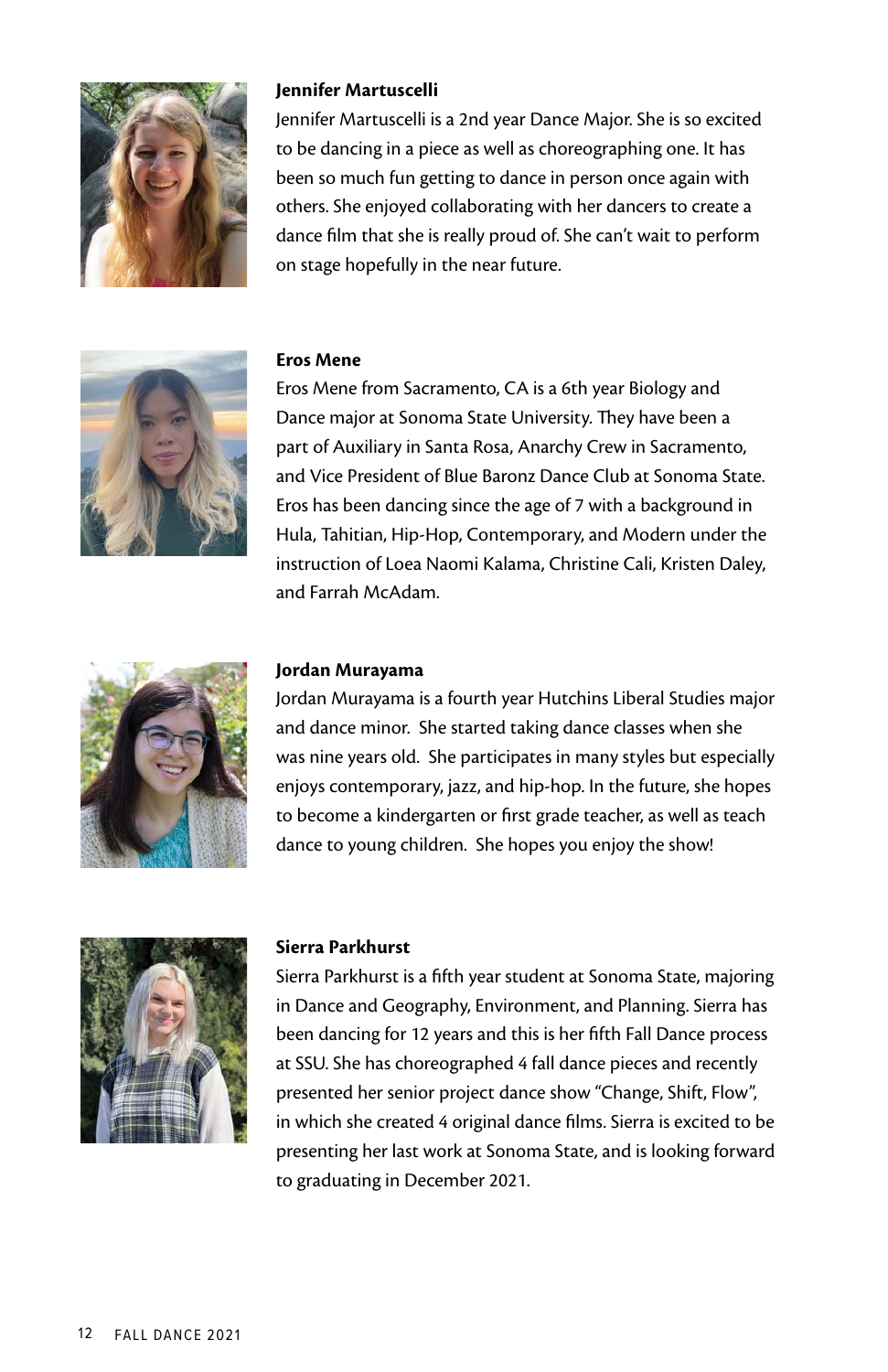

#### **Aleen Phelps**

From Alameda, California, Aleen Phelps started performing dance at a young age in ethnically traditional styles with the dance troupe of St. Vartan Armenian Apostolic Church. She later moved on to participate with the dance team at Alameda High School for three years. Throughout her experience, she worked under guest teachers to learn techniques in dance styles ranging between hip hop, contemporary, jazz, and others. She gained the opportunity to choreograph original pieces for multiple productions in assemblies and concerts. One memorable moment in her dance career was a social justice performance increasing awareness for the environment in a group production to a moving audio of spoken word. Currently, she is studying to earn a degree in Psychology, looking forward to taking courses in dance at Sonoma State University, and is grateful to be a part of the Fall Showcase production.



#### **Lilia Rechin**

I am 20 years old and from Sonoma County. I am a second year at SSU. I have a background in mainly contemporary and modern dance. I love dancing and use it as one of my creative outlets, as well as a way to stay active. Creating and exploring movement is one of my favorite things to do.



#### **Marissa Salinas**

Marissa Salinas is a 5th year double major in Dance and Business Administration. This will be her 3rd work choreographed in the Fall Dance Showcases throughout the years. Marissa is originally from Los Angeles, CA and moved here in 2017 to study Dance and Business at Sonoma State. Marissa is so excited to share her work with you this year.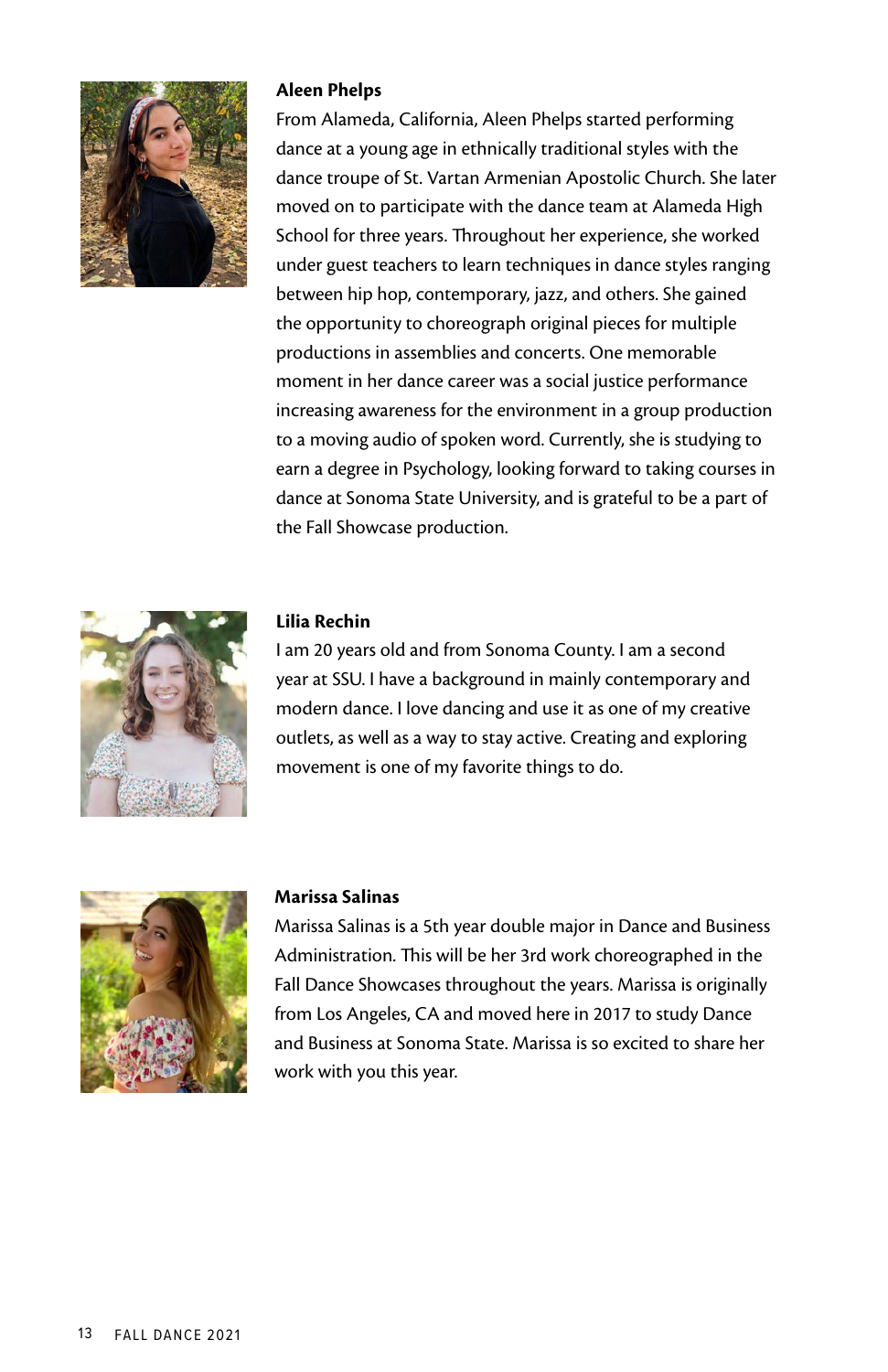## *Welcome to the Department of Theatre Arts & Dance*



**EVERT B. PERSON THEATRE** is an extraordinary learning laboratory, a fully-equipped live performance space containing professionally stafed costume and scene shops, where SSU students learn skills essential to the art of live dance, music and theater performance. For today's show, through performance-related coursework, the students have spent weeks in this building hammering, harmonizing, acting, welding, stitching, and cabling, under the mentorship of professional staf, designers, and faculty. We hope you enjoy the product of the students' learning and skill-building process.

### *2020-21 EVERT B. PERSON SCHOLARSHIPS*

**ACTING** Maya Pratt-Bauman

**DANCE** Abigail Eissman, Alessandra Balestrieri-Jennings, Zara Labbe, Jennifer Martuscelli **TECHNICAL THEATRE** Elise Clark, Sabrina Hick **THEATRE STUDIES** John Ruzicka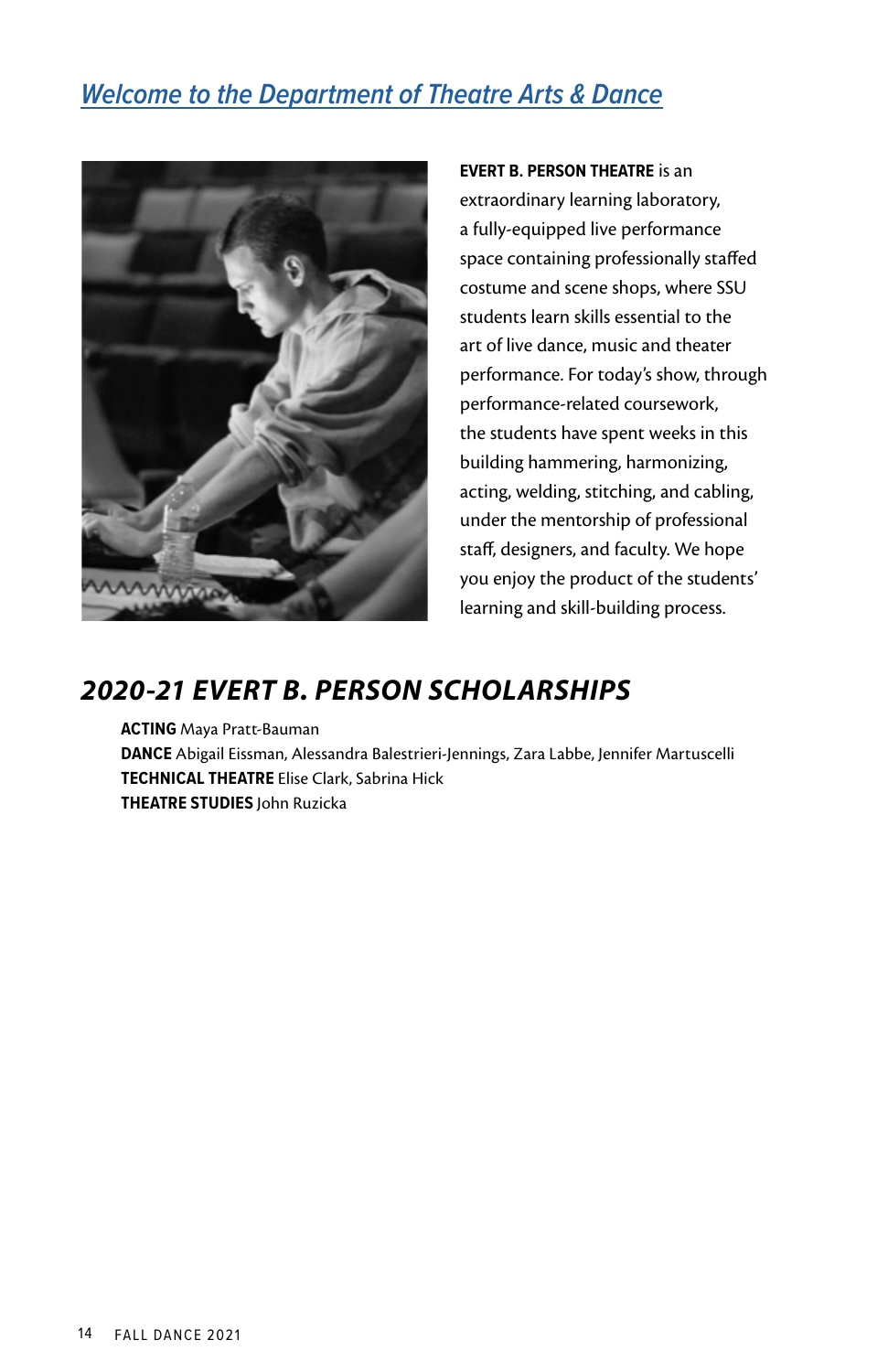# **Dr. Hollis Robbins, Dean, School of Arts and Humanities**

## *Acting*

**Constant Chair**<br> **Constant Chair Constant Chair**<br> **Acting**<br> **Acting**<br> **Acting**<br> **Constant Chair Constant Chair Constant Chair Constant Chair Constant<br>
<b>Constant Constant Constant Constant Constant Constant Constant Consta Marie Ramirez Downing** Program Director Introduction to Acting, Advanced Scene Study, Voice, Movement, Devised Theatre Workshop **Danielle Cain** Voice, Scene Study, Comedy of Manners, Shakespeare, Audition, Drama Ensemble Laura Odeh Beginning Acting, Career Prep and Planning, Physical Theatre **Doyle Ott** Critical Thinking, Children's Theater, Humanities Learning Community, Commedia dell'Arte, Feldenkrais, Theatre History **Paul Draper** Professor Emeritus

## *Dance*

**Christine Cali and Kristen Daley** Dance Program Co-Directors **Christine Cali** Contemporary Dance Forms, Choreography, Global Perspectives in Dance, Improvisation/Somatic Practices, Theatre in Action, Critical Thinking, Actor/Dancer Collaboration, Dance Ensemble, Spring Dance Choreography, Dance for Everybody **Kristen Daley** Contemporary Dance Forms, Anatomy for Dance, Choreography, Dance History & Criticism, Yoga, Dance Conditioning, Actor/Dancer Collaboration, Dance Ensemble, Spring Dance Choreography, Global Perspectives in Dance **Byb Chanel Bibene** African Dance Forms, Contemporary Dance Forms **Jennifer Jafe** Ballet **Nancy Lyons** Professor Emeritus **Farrah McAdam** Dance Ensemble, Dance for Everybody, Hip Hop, Contemporary Dance Forms

# *Technical Theatre*

**Anthony Bish** Program Director Scene Design, Light Design, Prop Design, Stage Management, Portfolio **Hannah Dakin** Stage Management Instruction **Robyn Spencer-Crompton** Costume Instruction

## *Theatre Studies*

**Scott Horstein** Program Director Dramaturgy, Contemporary Theatre, Playwriting, Research Methods, Theatre History, Humanities Learning Community **Judy Navas** Professor Emeritus

# *Guest Speakers* **Rulan Tangen Nakissa Etemad**

- **Olivia Bowman-Jackson Osvaldo Ramirez Uzoamaka Nwankpa Abdur-Rahim Jackson Beowulf Boritt Joti Singh Logan Marshall-Green Jamie Nakama Brenda Muñoz Salazar Guillermo Aviles-Rodriguez Mestre Espaço**
- 
- **Farrah McAdam Adam Versényi Lourdes Guzmán González**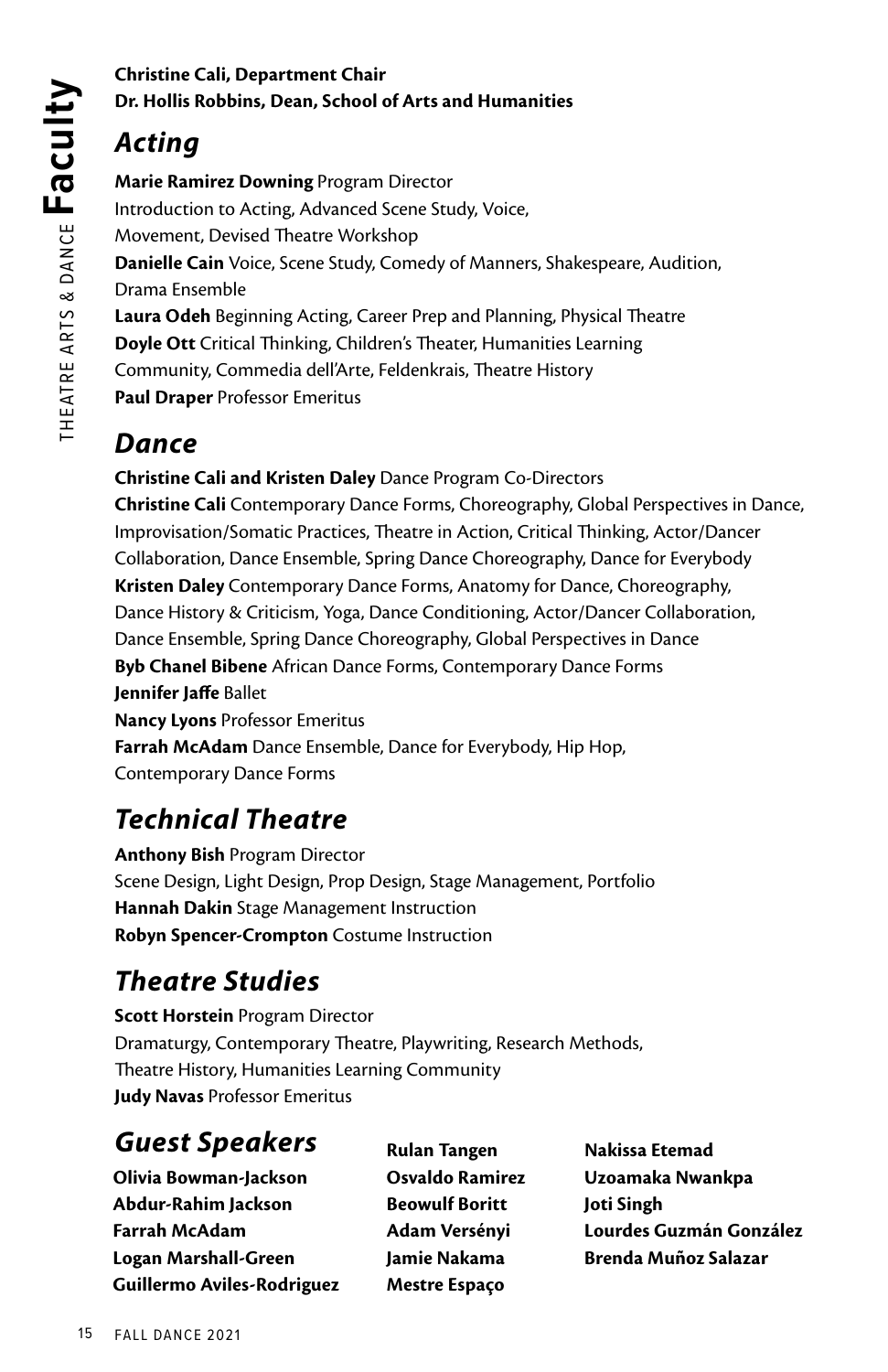### *CPA Professional Staff*

**ADMINISTRATIVE MANAGER** Tai Russotti **ADMINISTRATIVE SPECIALIST, DEPARTMENT OF MUSIC** Brooke Tester **ADMINISTRATIVE SPECIALIST, DEPARTMENT OF THEATRE ARTS & DANCE** Douangta Sorensen **ASSISTANT TO THE DEAN** Leigh McTaggart **COMMUNICATIONS AND OUTREACH ANALYST** Linda Eichhorn **PUBLIC AFFAIRS/COMMUNICATIONS SPECIALIST** Jana Duncan **COSTUME COORDINATOR** Teresa Kopaz **TECHNICAL DIRECTOR** Theo Bridant **PRODUCTION COORDINATOR** Fancelle Mariano